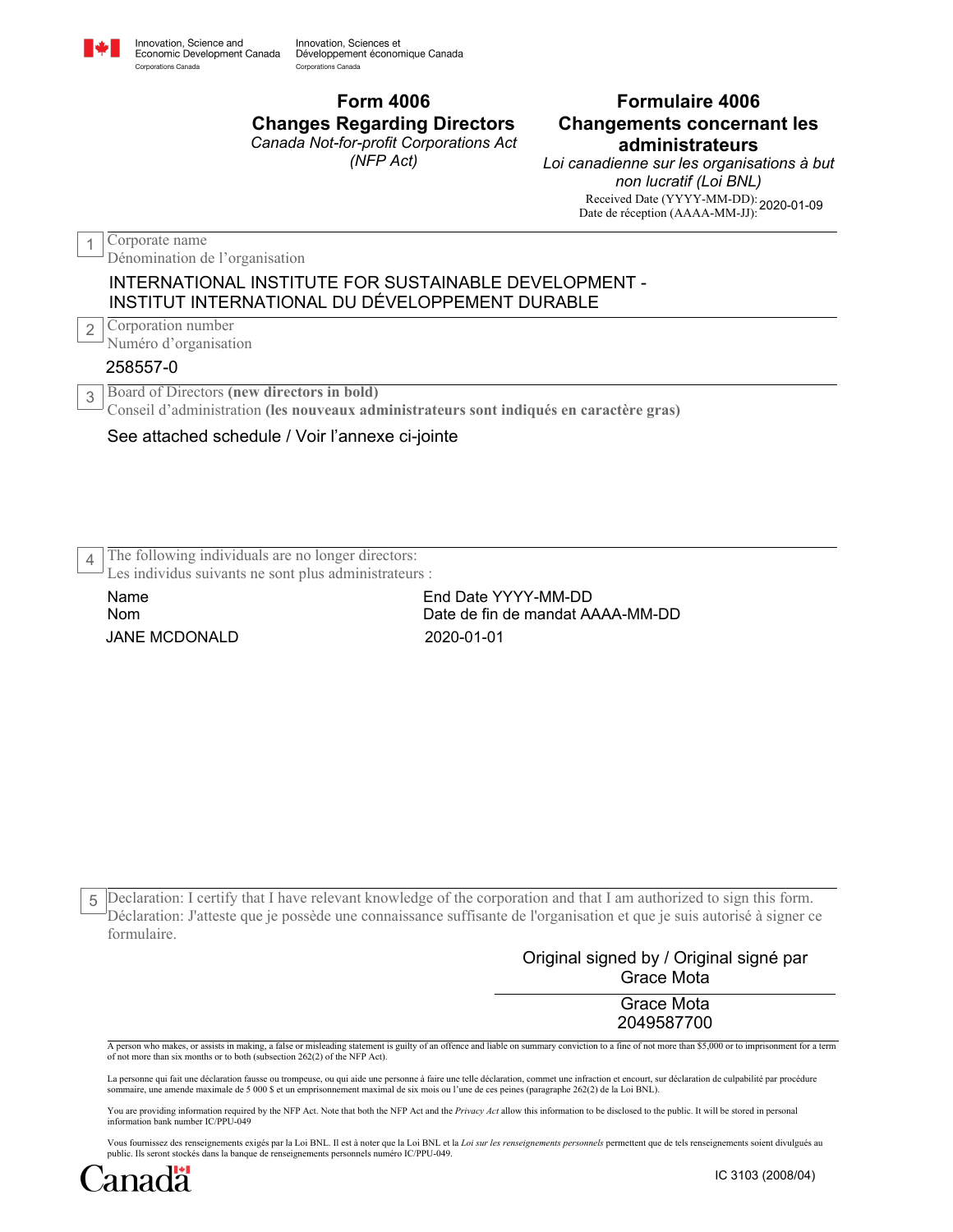## **Schedule Board of Directors (new directors in bold)**

| Name                               | <b>Start Date</b><br>YYYY-MM-DD | <b>Address</b>                                                                                 |
|------------------------------------|---------------------------------|------------------------------------------------------------------------------------------------|
| <b>THERESE ADAM</b>                | 2017-11-15                      | 9, ch. de Balexert, Chatelaine, Geneva<br>CH1219, Switzerland                                  |
| <b>IAN STEWART</b>                 | 2014-06-25                      | 9, Ch. de Balexert, Geneva<br>CH1219, Switzerland                                              |
| <b>KAREN BAKKER</b>                | 2016-06-24                      | 217-1984 West Mall, Vancouver BC<br>V6T 1Z2, Canada                                            |
| <b>ROSAMOND IVEY</b>               | 2015-06-22                      | 15 Birch Avenue, Toronto ON<br>M4V 1E1, Canada                                                 |
| ZOUERA<br>YOUSSOUFOU               | 2019-06-21                      | 270 A Ozumba Mbadiwe Rd, 1st floor<br>Waterfront PI, Victoria Island, Lagos<br>101233, Nigeria |
| <b>EMMANUEL</b><br><b>IKAZOBOH</b> | 2014-03-13                      | 27 Glover Road, Ikoyi, LAGOS<br>Nigeria                                                        |
| <b>MICHELLE EDKINS</b>             | 2016-06-24                      | 55 East 52nd Street, New York NY<br>10055, United States                                       |
| ANDREA MOFFAT                      | 2014-03-13                      | 11 Church Street, Suite 400, Toronto ON<br>M5E 1W1, Canada                                     |
| PETER TIELMANN                     | 2018-05-10                      | 325-111 Lombard Avenue, Winnipeg MB<br>R3B 0T4, Canada                                         |
| <b>ALAN YOUNG</b>                  | 2014-03-13                      | 1100-220 Laurier Avenue West, OTTAWA<br><b>ON</b><br>K1P 5Z9, Canada                           |
| RICHARD FLORIZONE 2020-01-01       |                                 | 325-111 Lombard Avenue, Winnipeg MB<br>R3B 0T4, Canada                                         |
| MARI PANTSAR                       | 2019-06-21                      | Itämerenkatu 11-13, Helsinki<br>FI-00181, Finland                                              |
| <b>LLOYD AXWORTHY</b>              | 2014-06-25                      | 325 - 111 Lombard Avenue, Winnipeg MB<br>R3B 0T4, Canada                                       |
| PRIYA SHYAMSUNDAR 2015-06-22       |                                 | 4245 North Fairfax Drive, Suite 100,<br>Arlington VA<br>22203-1606, United States              |
| ROBERT WALKER                      | 2015-01-27                      | 505-1111 West Georgia Street, Vancouver<br><b>BC</b>                                           |